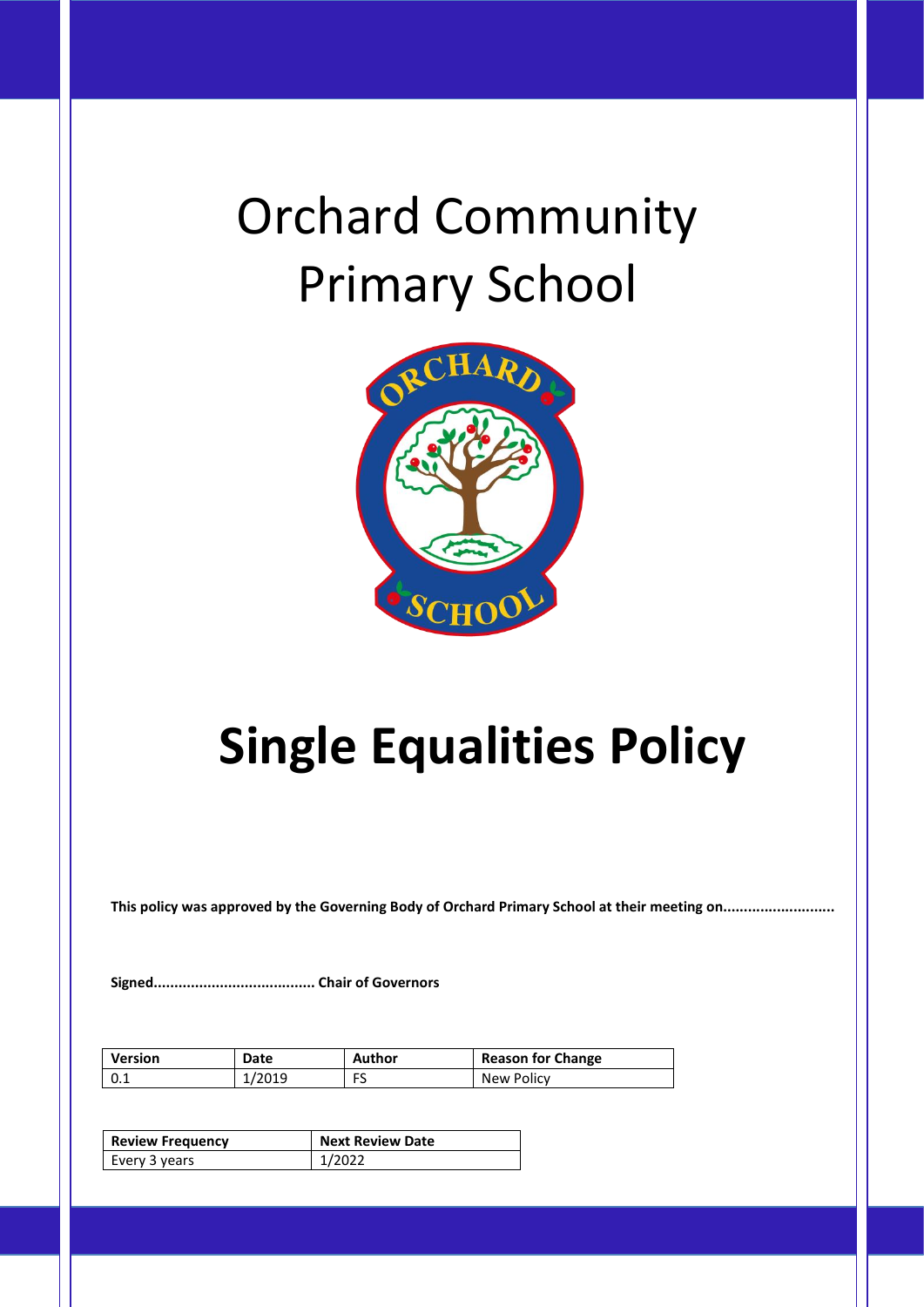#### **1. Aims**

Our school aims to meet its obligations under the public sector equality duty by having due regard to the need to:

- Eliminate discrimination and other conduct that is prohibited by the Equality Act 2010
- Advance equality of opportunity between people who share a protected characteristic and people who do not share it
- Foster good relations across all characteristics between people who share a protected characteristic and people who do not share it

#### **2. Single Equality Policy - Legislation and Guidance**

This Single Equalities Policy provides a framework for our school to promote equality, inclusion and good community relations, and to tackle prejudice and discrimination.

We have incorporated our individual policies for race equality, disability equality and gender equality into one overarching Single Equality Policy to create a coherent framework for promoting equality and diversity within our school.

Our Policy includes a plan of action to address these priorities over the next four years.

This document meets the requirements under the following legislation:

- [The Equality Act 2010,](http://www.legislation.gov.uk/ukpga/2010/15/contents) which introduced the public sector equality duty and protects people from discrimination
- [The Equality Act 2010 \(Specific Duties\) Regulations 2011,](http://www.legislation.gov.uk/uksi/2011/2260/contents/made) which require schools to publish information to demonstrate how they are complying with the public sector equality duty and to publish equality objectives

This document is also based on Department for Education (DfE) guidance: The Equality Act 2010 and schools.

#### **3. Roles and Responsibilities**

At Orchard Primary School we are committed to ensuring equality of education and opportunity for all pupils, staff, parents and carers receiving services from the school, irrespective of race, gender, disability, religion, belief or socio-economic background.

Our commitment to equality is a fundamental part of our drive towards excellence. We aim to develop a culture of inclusion and diversity in which all those connected to the school feel proud of their identity and able to participate in school life.

It is the governing body's responsibility to:

- Ensure that the equality information and objectives as set out in this statement are published and communicated throughout the school, including to staff, pupils and parents, and that they are reviewed and updated at least once every four years
- Delegate responsibility for monitoring the achievement of the objectives on a daily basis to the headteacher
- Ensure that the school's policy and its procedures and strategies are carried out and monitored with appropriate assessments informing future plans
- Follow the LA's admissions policy, which is fair and equitable in its treatment of all groups
- Have equal opportunities in staff recruitment and professional development and membership of the Governing Body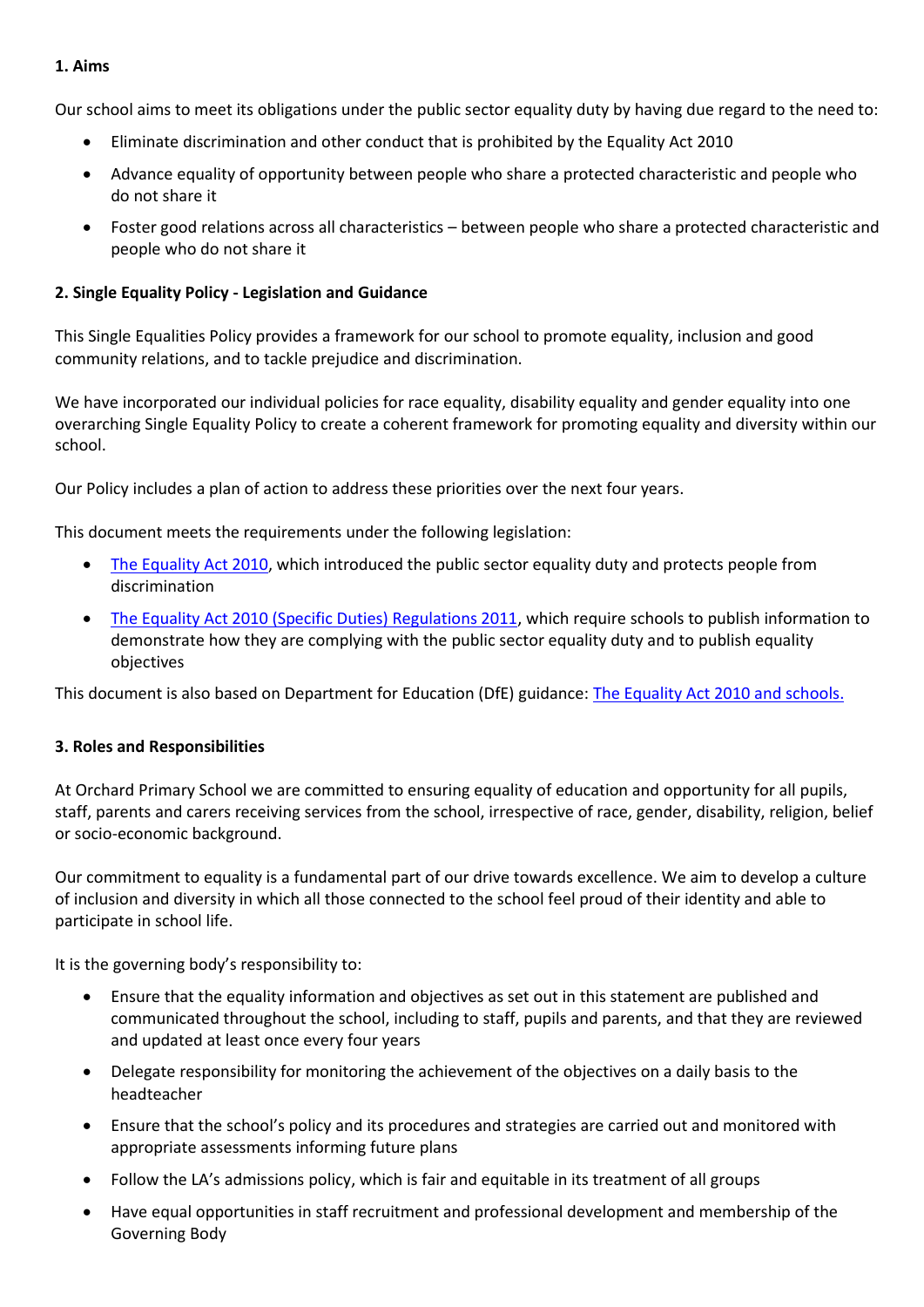Be involved in dealing with serious breaches of the policy

The headteacher will:

- Promote knowledge and understanding of the equality objectives amongst staff and pupils
- Monitor success in achieving the objectives and report back to governors
- Deal effectively with all incidents from overt name-calling to the more subtle forms of victimisation caused by perceived differences
- Identify and challenge bias and stereotyping within the curriculum and in the school's culture
- Promote equality and good relations and not discriminate on grounds of race, gender, religion, age and sexual orientation
- Promote an inclusive curriculum and whole school ethos which reflects our diverse society
- Keep up to date with equality legislation, development and issues by attending relevant training and accessing information from appropriate sources

All school staff are expected to have regard to this document and to work to achieve the objectives as set out in section 8.

#### **4. Eliminating discrimination**

The Equality Act 2010 protects people from discrimination on the basis of certain characteristics and they vary slightly according to whether the person is at work or using a service.

There are nine 'protected characteristics':

- Age
- Disability
- Gender reassignment
- Marriage or Civil Partnership
- Pregnancy and Maternity
- Race
- Religion or belief
- Sex (gender)
- Sexual orientation

The school is aware of its obligations under the Equality Act 2010 and complies with non-discrimination provisions.

The general duty to promote **race equality** means that we must have due regard to:

- Eliminate unlawful racial discrimination
- Promote equality of opportunity
- Promote good relations between people of different racial groups

Schools have a duty to extend protection against discrimination on grounds of religion, belief and sexual orientation. For schools, this means admissions, benefits and services for pupils and treatment of pupils.

The general duty to promote **disability equality** means that we must have due regard to:

- Promote equality of opportunity between disabled people and other people
- Eliminate unlawful discrimination
- Eliminate disability-related harassment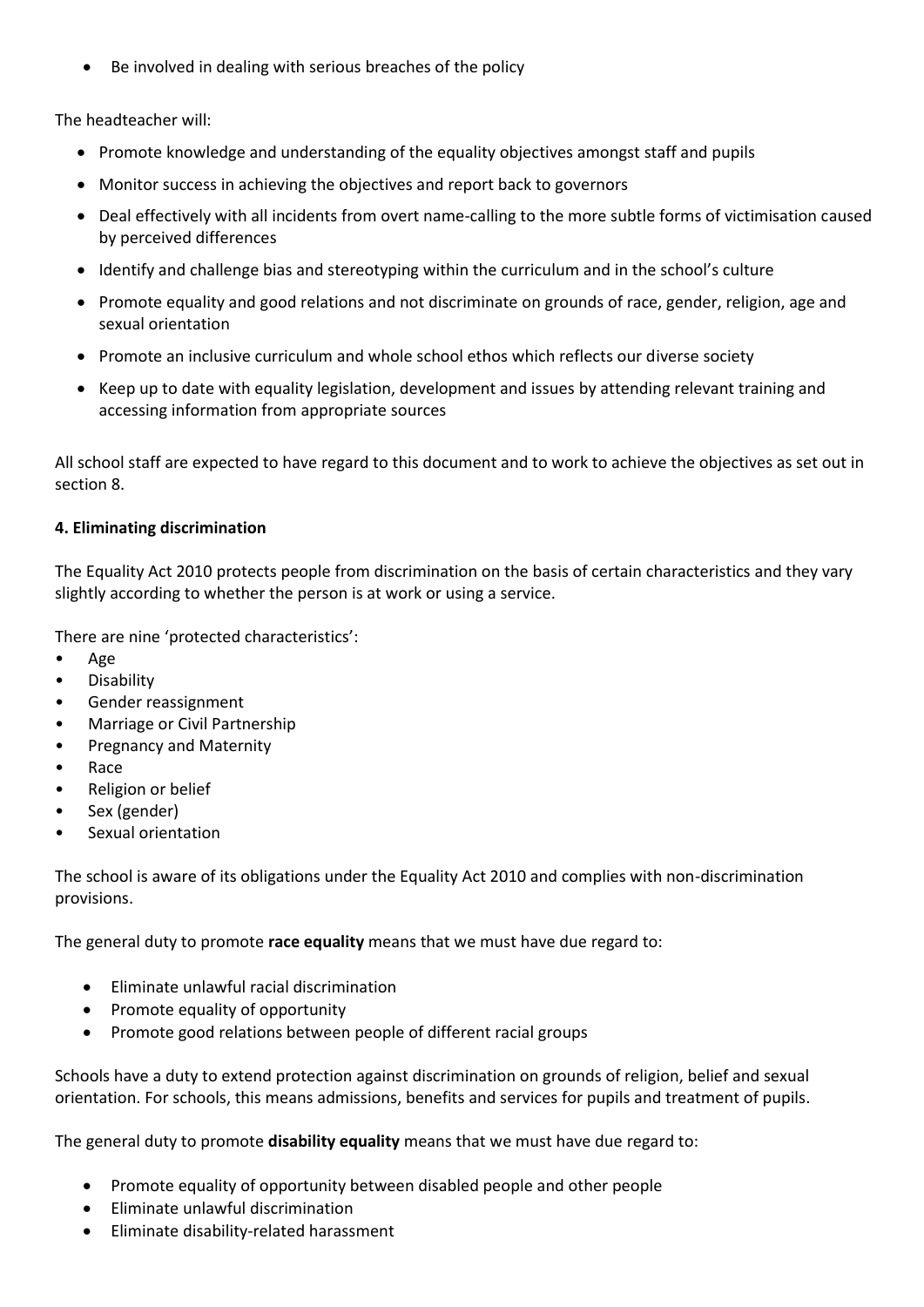- Promote positive attitudes towards disabled people
- Encourage participation by disabled people in public life
- Take steps to take account of disabled people's disabilities, even where that involves treating disabled people more favourably than other people.

The disability equality general duty reinforces the reasonable adjustment duties of the Disability Discrimination Act (DDA). In particular, it compliments and in some cases overlaps with, the anticipatory duty to make adjustments.

The general duty to promote **gender equality** means that we must have due regard to:

- Eliminate unlawful discrimination and harassment and
- Promote equality of opportunity between men and women

Staff and governors are regularly reminded of their responsibilities under the Equality Act, for example during meetings.

Accordingly, the school's equal opportunities leader (The Headteacher) will provide general guidance on matters which require clarification whilst ensuring professional guidance is sought when specific reference is needed to the Equality Act 2010 and relevant legislation. New staff receive training on the Equality Act as part of their induction.

Where relevant, our policies include reference to the importance of avoiding discrimination and other prohibited conduct.

#### **5. Advancing equality of opportunity – putting our policy into practice**

#### **Culture & Ethos**

- We are committed to celebrating diversity and equality in many ways, in particular by recognising the uniqueness of every individual, as reflected in the School Prospectus and on our website.
- Good personal and community relations are actively promoted by fostering a positive atmosphere of mutual respect and trust among all members of our community.
- Diversity is recognised as having a positive role to play within the school.
- Information on ethnicity, gender and disability is collected through the admissions process.
- Whole school systems emphasising praise, recognition and reward exist to promote and celebrate positive behaviour, sustained effort and hard work, contributions to the school community, and achievements outside school. An assembly to celebrate achievement is held each week.
- We promote positive attitudes towards disabled people by having an open admissions policy and including all children in all activities
- We promote positive attitudes towards people of different ethnic groups/religions etc.
- We involve pupils, parents and staff in the life and work of the school, for example through involvement in community events, through our PA etc.
- We communicate behaviour expectations through modelling good behaviour, and having a clear and explicit Behaviour Policy which is shared with pupils and parents.
- We ensure that we welcome applications for school places and jobs from all sections by having a comprehensive, non-selective intake. Aside from necessary qualifications, we place no barriers on applications for jobs
- We provide favourable treatment for disabled students in our break and lunchtime support arrangements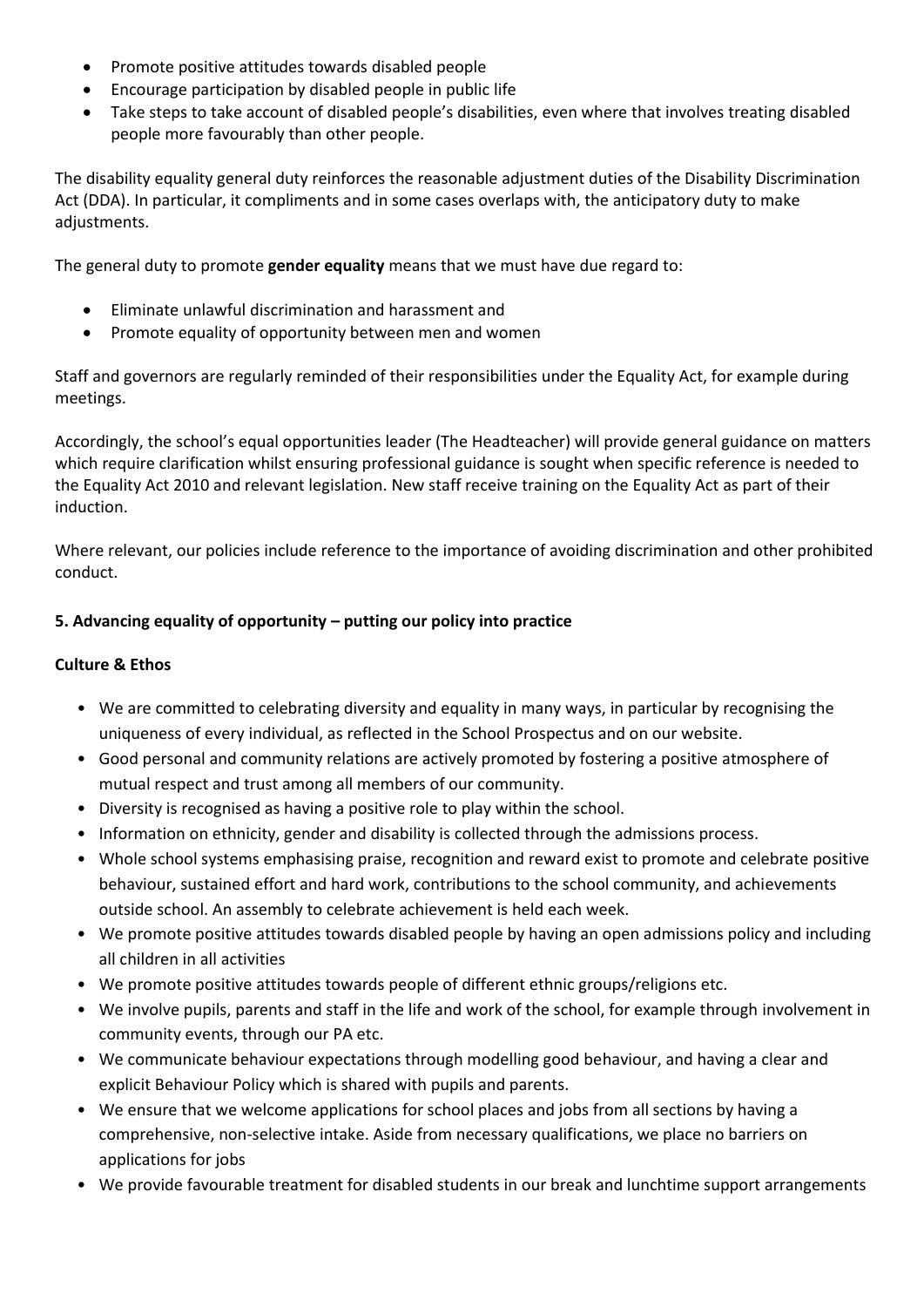#### **As set out in the DfE guidance on the Equality Act, the school aims to advance equality of opportunity by:**

- Removing or minimising disadvantages suffered by people which are connected to a particular characteristic they have
- Taking steps to meet the particular needs of people who have a particular characteristic
- Encouraging people who have a particular characteristic to participate fully in any activities
- Providing a secure environment in which all can flourish and achieve (be healthy, stay safe, enjoy and achieve, make a positive contribution, and enjoy economic well-being)
- Providing a learning environment where all individuals see themselves reflected and feel a sense of belonging; prepare pupils for life in a diverse society in which they are able to see their place in the local, regional, national and international community
- Including and valuing the contribution of all families to our understanding of equality and diversity
- Providing positive non-stereotyping information about different groups of people regardless of gender, ethnicity, disability, sexual orientation, religion and age
- Planning systematically to improve our understanding and promotion of diversity; actively challenge discrimination and disadvantage
- Making inclusion a thread which runs through all our activities

#### **In fulfilling this aspect of the duty, the school will:**

- Publish attainment data each academic year showing how pupils with different characteristics are performing
- Analyse the above data to determine strengths and areas for improvement, implement actions in response and publish this information
- Make evidence available identifying improvements for specific groups (e.g. declines in incidents of homophobic or transphobic bullying)
- Publish further data about any issues associated with particular protected characteristics, identifying any issues which could affect our own pupils
- Involve stakeholders in the development, review, evaluation, and assessment of all relevant improvement plans, policies and procedures
- Publish and share our policies and statutory assessments with the whole community
- Ensure that the wider school curriculum makes explicit and implicit provision to promote and celebrate diversity
- Have high expectations of behaviour which demonstrates respect to others

**Teaching & Learning -** We aim to provide all our pupils with the opportunity to succeed, and to reach the highest level of personal achievement. To do this, we:

- Use contextual data to improve the ways in which we track pupil progress and identify underperformance, and provide support to individuals and groups of pupils.
- Monitor achievement data by ethnicity, gender and disability and action any gaps.
- Take account of the achievement of all pupils when planning for future learning and setting targets.
- Ensure equality of access for all pupils and prepare them for life in a diverse society.
- Use materials that reflect the diversity of the school, population and local community in terms of race, gender and disability, without stereotyping.
- Promote attitudes/values that will challenge racist and other discriminatory behaviour/prejudice.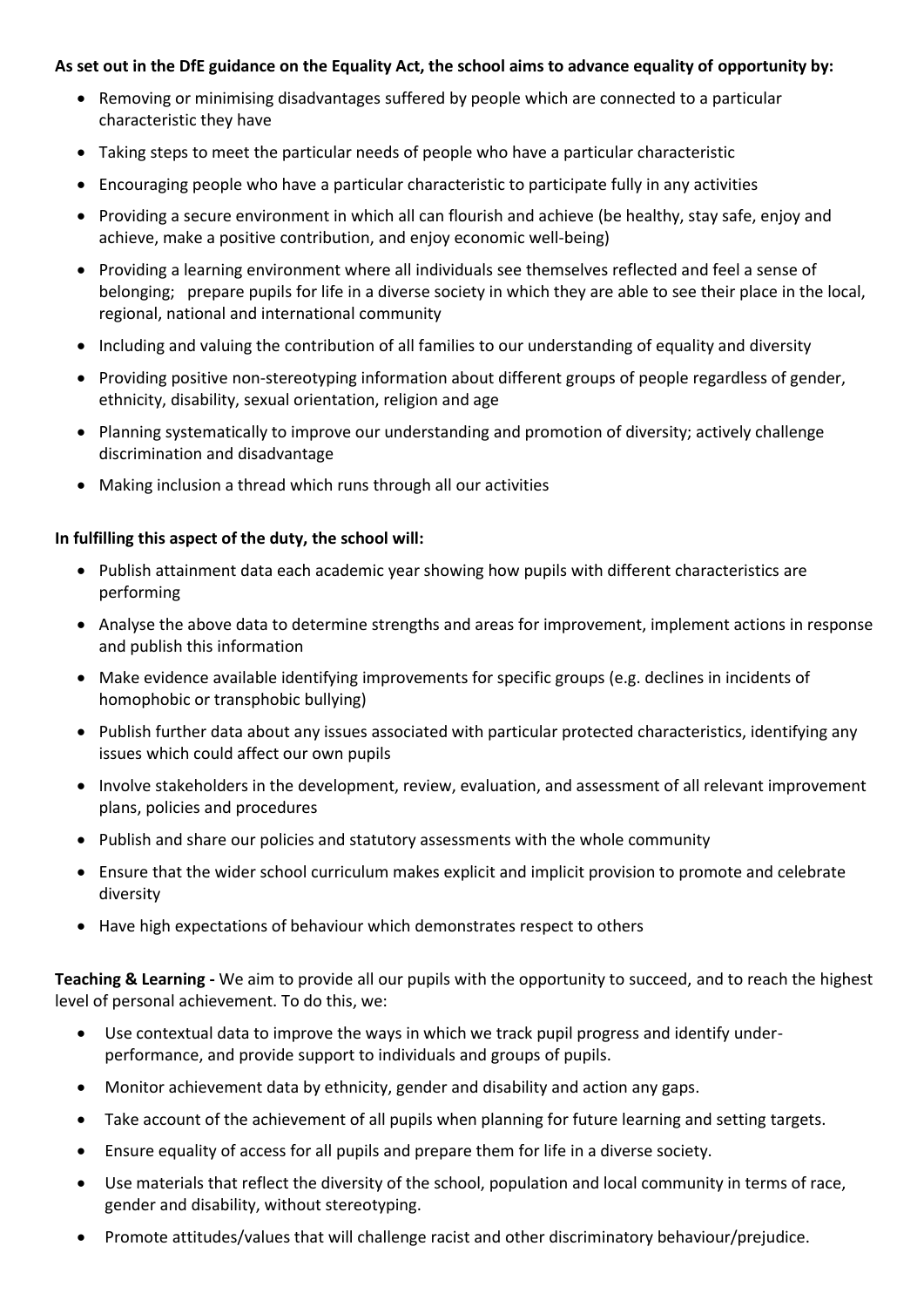- Provide opportunities for pupils to appreciate their own culture and celebrate the diversity of other cultures.
- Seek to involve all parents in supporting their child's education.
- Encourage classroom and staffroom discussion of equality issues which reflect on social stereotypes, expectations and the impact on learning.
- Ensure that the curriculum is relevant to the needs and interests of all pupils
- Include teaching and classroom-based approaches appropriate for the whole school population, which are inclusive and reflective of our pupils.
- Ensure that the school's Feedback and Marking Policy promotes learning for all.
- Promote and maintain high levels of attendance, for example through termly monitoring of data, recognising and awarding high attendance.

#### **Admissions and Exclusions**

We follow Leicestershire County Council's admissions arrangements which are fair and transparent, and do not discriminate on race, gender, disability or socio-economic factors.

Exclusions will always be based on the school's Behaviour Policy. We will closely monitor exclusions to avoid any potential adverse impact and ensure any discrepancies are identified and dealt with.

#### **Ensuring Fair and Equal Treatment for Staff and Others**

Recognising that the school needs to ensure that its policies and practice does not discriminate, directly or indirectly, against adults as well as pupils in school and that positive role models and a wider perspective will strengthen the school, we will:

- Demonstrate our commitment to the implementation of equal opportunities principles and the monitoring and active promotion of equality in all aspects of staffing, recruitment and employment practices.
- Ensure that all staff appointments and promotions are made on the basis of merit and ability and in compliance with the law.

#### **Employer Duties**

As an employer we need to ensure that we eliminate discrimination and harassment in our employment practice and actively promote equality across all groups within our workforce. Equality aspects such as gender, race, disability, sexual orientation, gender re-assignment and faith or religion are considered when appointing staff and particularly when allocating Teaching and Learning Responsibilities (TLR) or re-evaluating staff structures, to ensure decisions are free of discrimination.

Actions to ensure this commitment is met include:

- Monitoring recruitment and retention including bullying and harassment of staff.
- Continued professional development opportunities for all staff.
- Leadership Team support to ensure equality of opportunity for all.

#### **Ensuring Fair and Equal Treatment for Pupils**

Recognising that the school needs to ensure that its policies and practice does not discriminate, directly or indirectly, against pupils, the school: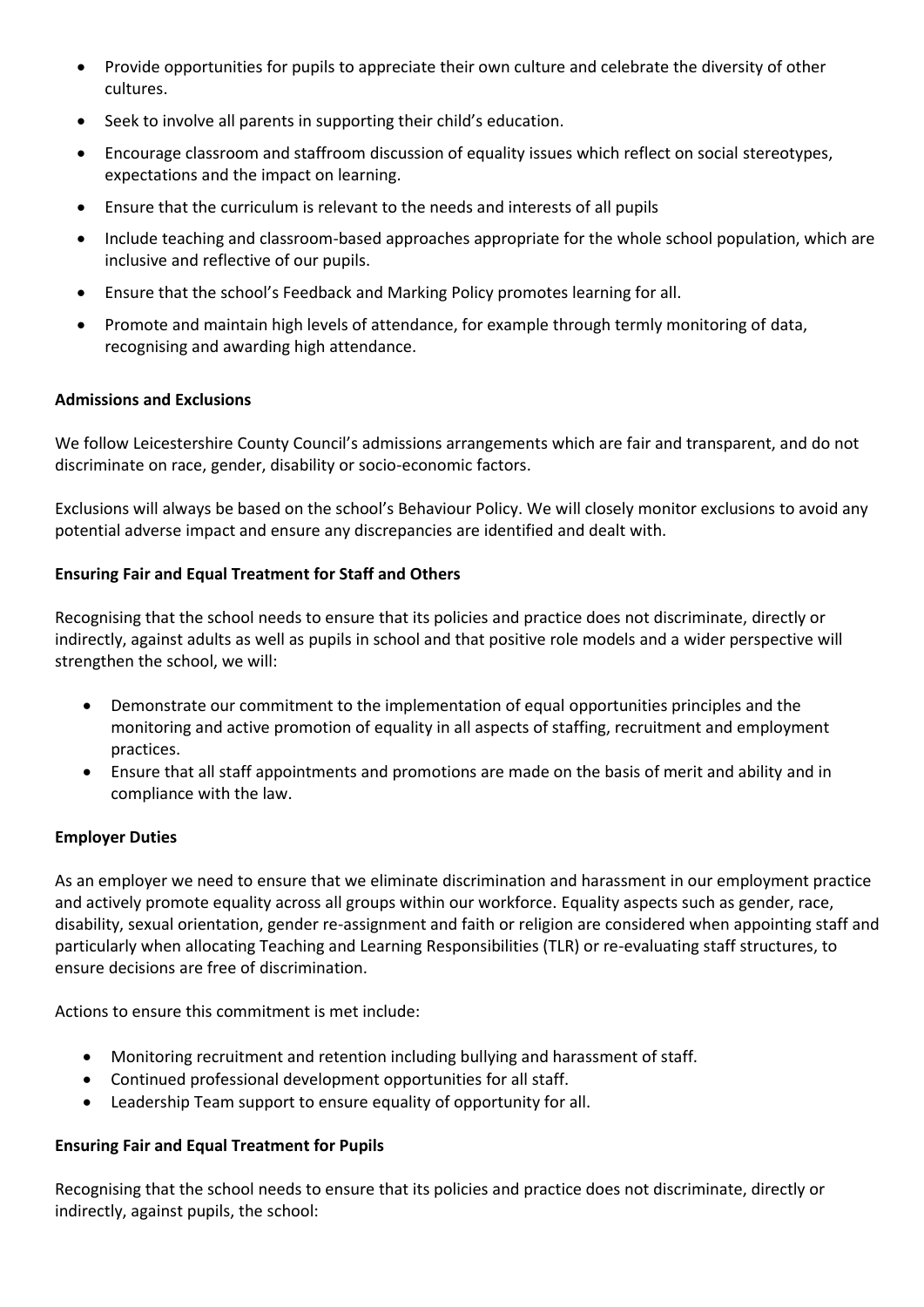- Will accommodate the needs of different cultures, races and religions where reasonably possible (in relation to wearing of uniform for example).
- Monitors the use of sanctions to ensure that staff do not impose stricter disciplinary penalties on one group than they do in similar circumstances to others.
- Will ensure where relevant that teaching or the expression of religious belief about same sex relationships are conveyed responsibly and sensitively.

#### **6. Fostering good relations**

The school aims to foster good relations between those who share a protected characteristic and those who do not share it by:

- Promoting tolerance, friendship and understanding of a range of religions and cultures through different aspects of our curriculum. This includes teaching in RE, citizenship and personal, social, health and economic (PSHE) education, but also activities in other curriculum areas. For example, as part of teaching and learning in English/reading, pupils will be introduced to literature from a range of cultures
- Holding assemblies dealing with relevant issues. Pupils will be encouraged to take a lead in such assemblies and we will also invite external speakers to contribute
- Working with our local community. This includes inviting leaders of local faith groups to speak at assemblies, and organising school trips and activities based around the local community
- Encouraging and implementing initiatives to deal with tensions between different groups of pupils within the school. For example, our school council has representatives from different year groups and is formed of pupils from a range of backgrounds. All pupils are encouraged to participate in the school's activities, such as sports clubs. We also work with parents to promote knowledge and understanding of different cultures
- We develop links with people and groups who have specialist knowledge about particular characteristics, which helps inform and develop our approach

#### **7. Equality considerations in decision-making**

The school ensures it has due regard to equality considerations whenever significant decisions are made.

The school always considers the impact of significant decisions on particular groups. For example, when a school trip or activity is being planned, the school considers whether the trip:

- Cuts across any religious holidays
- Is accessible to pupils with disabilities
- Has equivalent facilities for boys and girls

It is a requirement that the development of this policy and the actions within it have been informed by the input of staff, pupils and parents and carers.

We have achieved this by using the following:

- Feedback from the parent and pupil questionnaires, feedback from other activities (visitors, staff, parents, pupils), parents' evening.
- Input from staff surveys or through staff meetings / INSET
- Feedback from the School Council, PSHE lessons and Circle Times, whole school surveys on children's attitudes to school and learning.
- Issues raised in termly SEND reviews or on IEPs.
- Feedback at Governing Body meetings.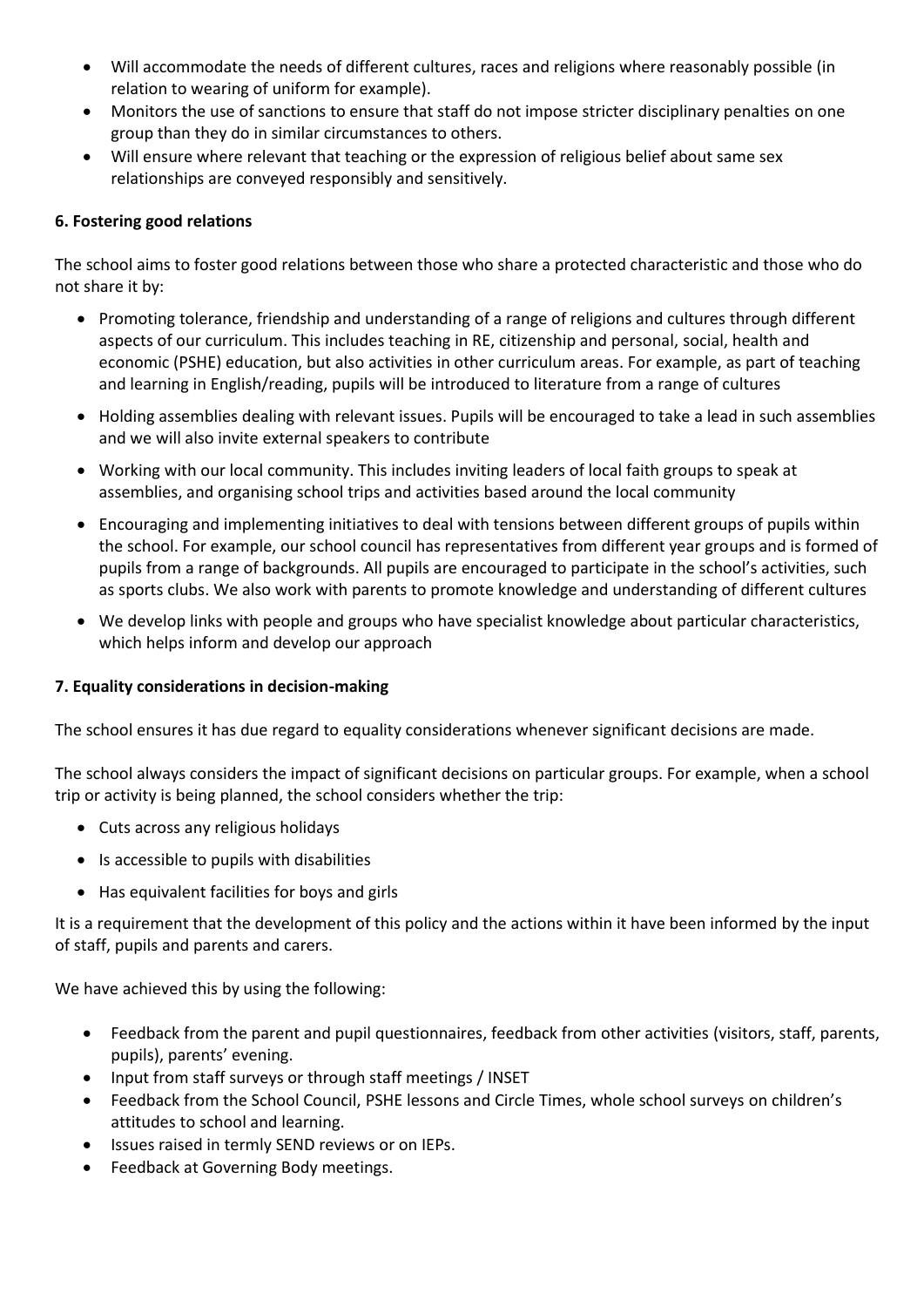#### **8. Equality Objectives**

Orchard Primary School is committed to ensuring equality of provision throughout the school community irrespective of their race, gender, disability, belief, religion or socio-economic backgrounds.

In order to achieve this, we have set the following equality objectives:

*Objective 1: To narrow the pupil premium gap in Reading, Writing and Maths in all year groups.*

*Objective 2: To further improve provision for pupils for whom English is an additional language, particularly new arrivals at the early stage of English acquisition.*

*Objective 3: To ensure the attainment between ethnic groups within the school remain comparable to national standards over the next two years.*

*Objective 4: To close the gap between boys' and girls' writing.*

#### **9. Monitoring arrangements**

The Headteacher will update the equality information we publish, described in sections 4-7 above, at least every year. This document will be approved by the Governing Body and reviewed by its members at least every 4 years.

All breaches of the policy will be rigorously followed up using the appropriate procedures and reported to the Governing Body and LA as required.

#### **10. Impact Assessment**

We will carry out equality impact assessment on our policy and practice which will cover all aspects of equality. We will look for ways to improve practice as well as ways to eliminate discrimination and harassment.

We have a programme of carrying out impact assessment processes into all new policy development and decision making activities. We will do this through:

- Cyclical reviews of policies by staff and governors.
- Cyclical reviews of progress and attainment for all pupils and vulnerable groups.
- Pupil progress meetings and attainment plans.

#### **11. Links with other policies**

This document links to the following policies:

- Accessibility Plan
- Risk Assessment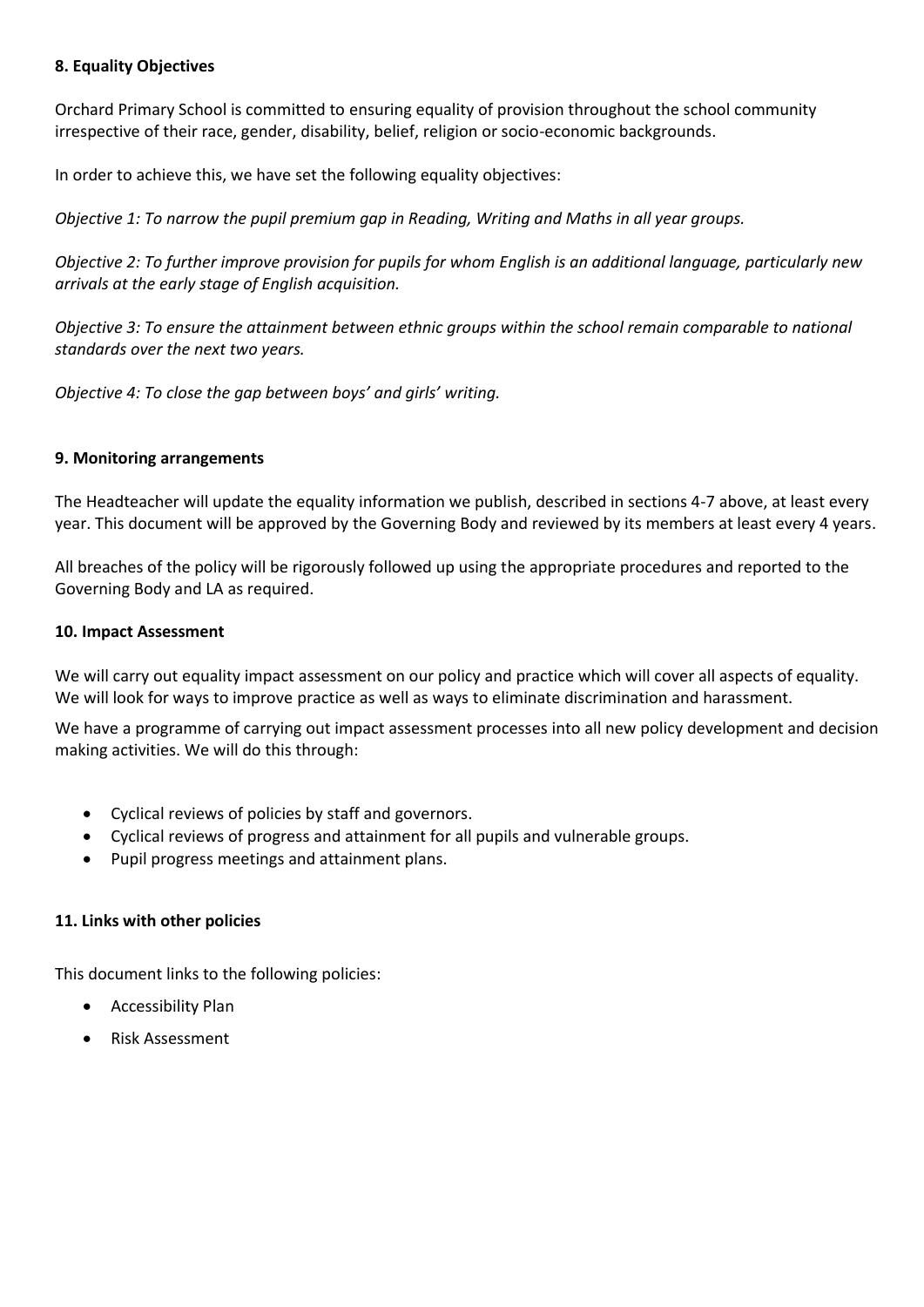### **APPENDIX 1 – Equality Policy Monitoring Checklist**

- Is information collected on race, disability and gender with regards to both pupils and staff e.g. pupil achievement, attendance, exclusions, staff training? Is this information used to inform the policies, plans and strategies, lessons, additional support, training and activities the school provides?
- How has your Equality Policy been shaped by the views, input and involvement of staff, parents and pupils?
- Is pupil achievement analysed by race, disability and gender? Are there trends or patterns in the data that may require additional action, and has action been taken to address these?
- Does the curriculum include opportunities to understand the issues related to race, disability and gender?
- Are all pupils encouraged to participate in school life? Are pupils who make a positive contribution reflective of the school's diversity e.g. through class assemblies/school council?
- Is bullying and harassment of pupils and staff monitored by race, disability and gender, and is this information used to make a difference to the experience of other pupils? Are racist incidents reported to the governing body and local authority on a termly basis?
- Are visual displays reflective of the diversity of our school community? How are minority ethnic, disabled and both male and female role models promoted positively in lessons, displays and discussions such as circle time and class assemblies?
- Does the school take part in annual events to raise awareness of issues around race, disability and gender?
- Is the school environment as accessible as possible to pupils, staff and visitors to the school?
- Are open evenings and other events which parents, carers and the community attend held in an accessible part of the school, and are issues such as language barriers considered?
- Are the accessibility needs of parents, pupils and staff considered in the publishing and sending out of information, in terms of race, disability and gender?
- Are procedures for the election of parent governors open to candidates and voters who are disabled?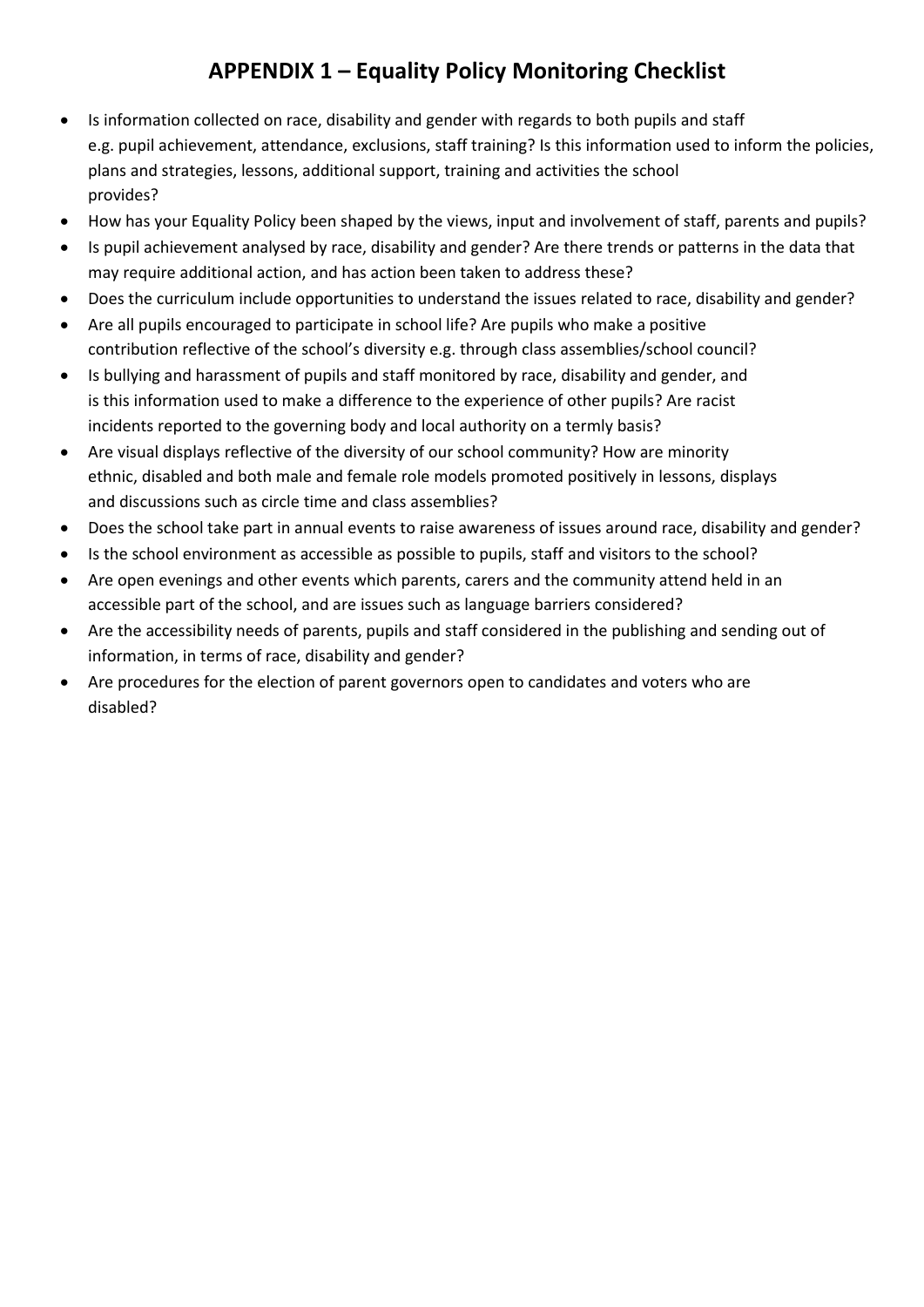### **APPENDIX 2 – Overarching Equality Scheme January 2019-2023**

| <b>Equality Objectives</b>                                                                                                                                                                                                                                                                                                                                                                                                                                                                   |                                                                                                                                                                                                                                                   |                                                                                                                                                                                                    |                                        |                                                       |                                                                                                                                       |  |  |
|----------------------------------------------------------------------------------------------------------------------------------------------------------------------------------------------------------------------------------------------------------------------------------------------------------------------------------------------------------------------------------------------------------------------------------------------------------------------------------------------|---------------------------------------------------------------------------------------------------------------------------------------------------------------------------------------------------------------------------------------------------|----------------------------------------------------------------------------------------------------------------------------------------------------------------------------------------------------|----------------------------------------|-------------------------------------------------------|---------------------------------------------------------------------------------------------------------------------------------------|--|--|
| Objective 1: To narrow the pupil premium gap in Reading, Writing and Maths in all year groups.<br>Objective 2: To further improve provision for pupils for whom English is an additional language, particularly new arrivals at the early stage of English acquisition.<br>Objective 3: To ensure the attainment between ethnic groups within the school remain comparable to national standards over the next two years.<br>Objective 4: To close the gap between boys' and girls' writing. |                                                                                                                                                                                                                                                   |                                                                                                                                                                                                    |                                        |                                                       |                                                                                                                                       |  |  |
| <b>Equality</b><br><b>Strand</b>                                                                                                                                                                                                                                                                                                                                                                                                                                                             | <b>Action</b>                                                                                                                                                                                                                                     | <b>Monitoring</b>                                                                                                                                                                                  | <b>Personnel</b><br><b>Responsible</b> | <b>Time Frame</b>                                     | <b>Early Success Indicators</b>                                                                                                       |  |  |
| All                                                                                                                                                                                                                                                                                                                                                                                                                                                                                          | Pupil achievement is monitored by race, gender, disability, socio<br>economic factors (PPG) and any trends or patterns in the data<br>that may require additional action to narrow the gap are<br>addressed.                                      | Completed as part of the tracking<br>process.                                                                                                                                                      | HT and SLT                             | Ongoing                                               | Gaps close                                                                                                                            |  |  |
| All                                                                                                                                                                                                                                                                                                                                                                                                                                                                                          | Promote positive images which reflect the diversity of the school<br>and community in terms of race, gender and disability, for<br>example in assemblies, books, publications and learning<br>materials and in classroom/corridor displays.       | Increase in pupil participation, confidence<br>and positive identity $-$<br>monitor through PSHE. Governor Ethos<br>Monitoring. Check that assemblies<br>continue to reflect the diverse nature of | HT and SLT                             | Ongoing                                               | More diversity reflected<br>in school displays across<br>all year groups                                                              |  |  |
|                                                                                                                                                                                                                                                                                                                                                                                                                                                                                              | Help children to understand others and to value diversity.<br>Promote shared values, awareness of human rights and how to<br>apply and defend them.                                                                                               | the school both in terms of learning and<br>celebration. Monitor resources. Raise<br>awareness in assemblies e.g. Guide Dog<br>Awareness                                                           |                                        |                                                       |                                                                                                                                       |  |  |
| All                                                                                                                                                                                                                                                                                                                                                                                                                                                                                          | Ensure all pupils are given the opportunity to make a<br>positive contribution to the life of the school e.g. through<br>involvement in the School Council by election (or co-option),<br>class assemblies, fund raising, leadership council etc. | School Council representation<br>monitored by race, gender, disability                                                                                                                             | HT and PSHE<br>Leader                  | From January<br>2019 - ongoing                        | More diversity in<br>Leadership and School<br>Council Membership                                                                      |  |  |
| All                                                                                                                                                                                                                                                                                                                                                                                                                                                                                          | Ensure staff, pupils, parents and carers continue to be involved<br>in the future development of the Equality Policy through input<br>and feedback from surveys, staff meetings, School Council<br>meeting, parents' evenings etc.                | Analysis of surveys and other<br>feedback                                                                                                                                                          | HT                                     | From January<br>2019 - ongoing                        | <b>Equality Policy reflects</b><br>the views of all key<br>stakeholder groups                                                         |  |  |
| All                                                                                                                                                                                                                                                                                                                                                                                                                                                                                          | Provide reasonable means for children, their friends and families<br>to interact with people from different backgrounds and build<br>positive relationships, including links with different schools and<br>communities.                           | Continue to develop through PSHE and<br>class teaching.<br>Analysis of surveys and other<br>Feedback                                                                                               | Class<br>Teachers                      | From January<br>2019 - ongoing                        | <b>Extended links beyond</b><br>the local area                                                                                        |  |  |
| Race<br>Equality<br>Duty                                                                                                                                                                                                                                                                                                                                                                                                                                                                     | Identify, respond and report racist incidents as outlined in the<br>Policy. Report the figures to the Governing Body & LA on a<br>termly basis where necessary. Equality incident log checked<br>termly by governors.                             | The Headteacher / Governing body<br>use the data to assess the effectiveness of<br>the school's PSED work and the impact<br>of the school's response to any incidents                              | HT and<br>Governors                    | Termly to<br>Governors via<br>Headteacher's<br>Report | Teaching staff are aware<br>of and respond to racist<br>incidents. Consistent nil<br>reporting is challenged by<br>the Governing Body |  |  |